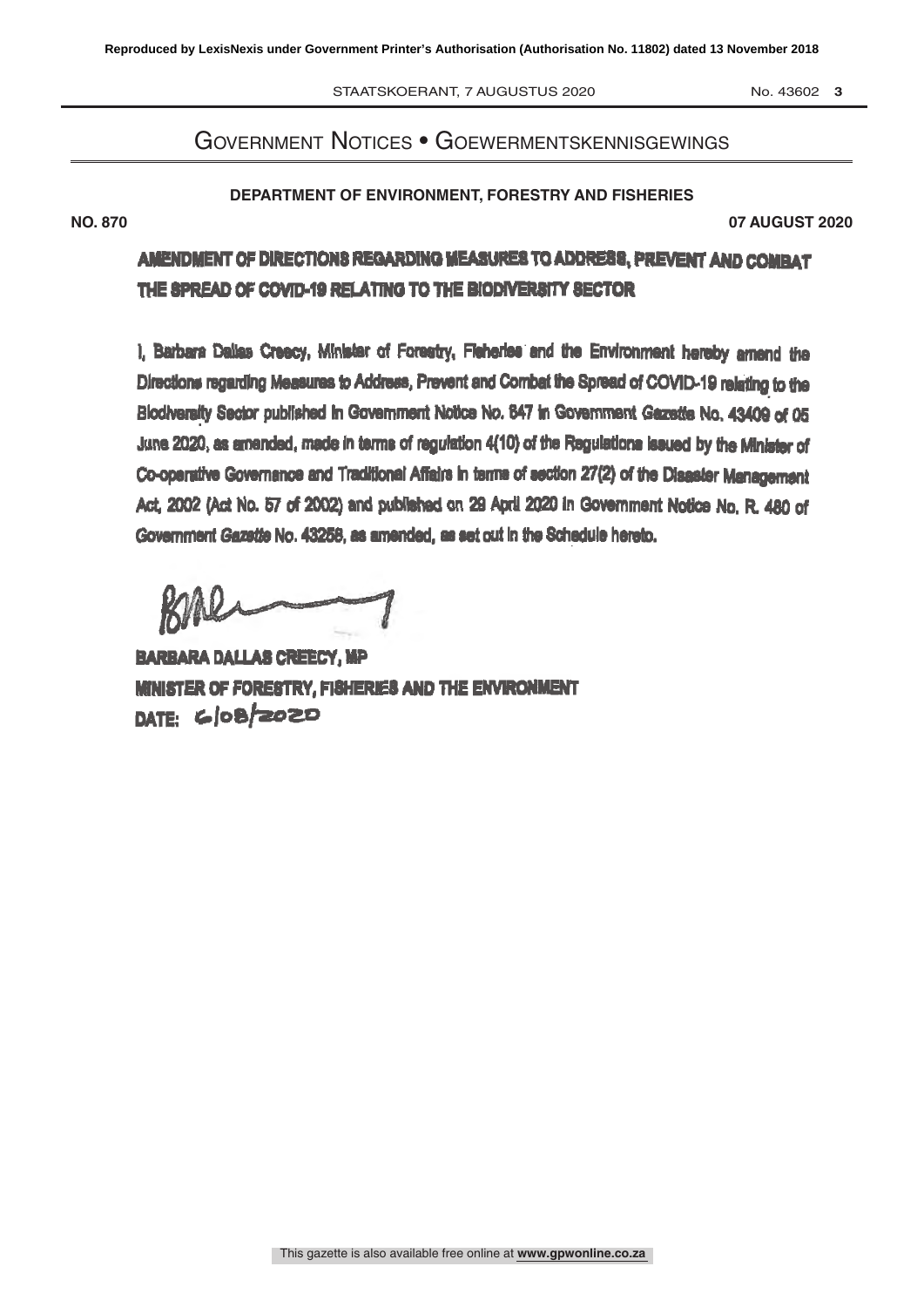### **SCHEDULE**

### 1. Definitions

In this Schedule, unless the context otherwise indicates-

"Directions" means the Directions regarding Measures to Address, Prevent and Combat the Spread of COVID-19 relating to the Biodiversity Sector, published in Government Notice No. 647 in Government Gazette No. 43409 of 5 June 2020 and amended by Government Notice No. 822 in Government Gazette No. 43664 of 28 July 2020.

# 2. Amendment of paregreph 4 of the Directions

Paragraph 4 of the Directions Is hereby amended by the deletion of subparagraph 4.1.

# 3. Amendment of paragraph 6 of the Direction

Paragraph 6 of the Directions is hereby amended-

(a) by the substitution for subparagraph 6.3A of the following subparagraph:

"6.3A intra-provincial hunting is permitted,";

- (b) by the deletion of subparagraph 6.3B;
- (c) by the substitution for subparagraph 6.10 of the following subparagraph:

'6.10 Zoos, aquaria, animal rehabilitation facilities and sanctuaries that are normally open to the public remain closed, except for guided tours and self-drive excursions, subject to relevant health, tourism and transport protocole.'; and

(d) by the substitution for eubparagraph 6.11 of the following subparagraph:

'6.11 Botanical gardens are open for exercise purposes, self -drive excursions and guided tours, subject to relevant health, tourism and transport protocols.".